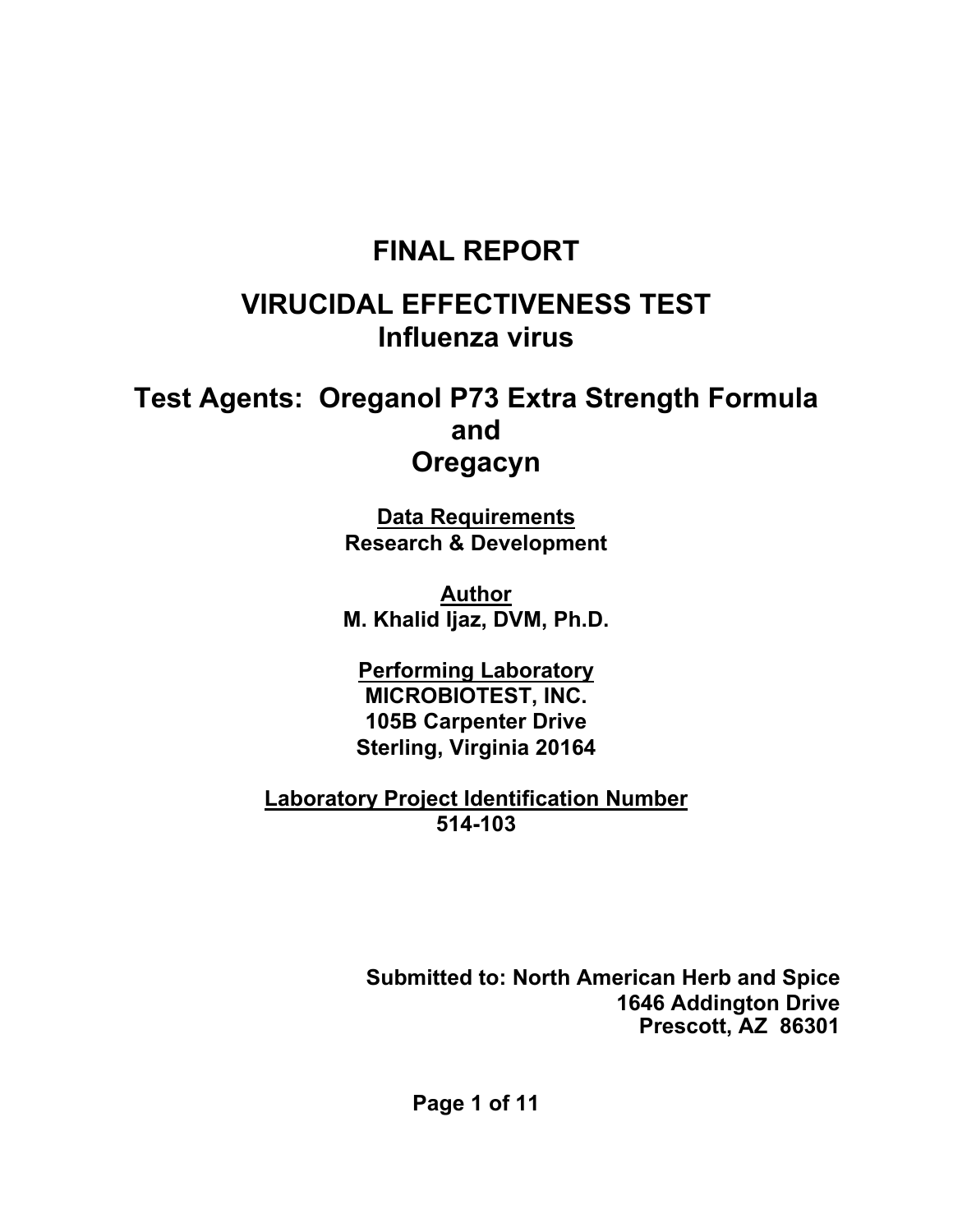#### **QUALITY ASSURANCE UNIT STATEMENT**

Title of Study: Virucidal Effectiveness Test – Influenza virus

The Quality Assurance Unit of MICROBIOTEST, INC. has inspected the final report for Project Number 514-103 for accuracy in data transcription.

The dates that inspections were made and the dates that findings were reported to management and to the study director are listed below.

| <b>PHASE</b>     | DATE OF              | DATE REPORTED TO      | DATE REPORTED        |
|------------------|----------------------|-----------------------|----------------------|
| <b>INSPECTED</b> | <b>INSPECTION</b>    | <b>STUDY DIRECTOR</b> | <b>TO MANAGEMENT</b> |
| Final Report     | 03/23/04<br>03/24/04 | 03/24/04              | 03/25/04             |

\_\_\_\_\_\_\_\_\_\_\_\_\_\_\_\_\_\_\_\_\_\_\_\_\_\_\_\_\_\_\_\_\_\_\_\_\_\_\_\_ \_\_\_\_\_\_

\_\_\_\_\_\_\_\_\_\_\_\_\_\_\_\_\_\_\_\_\_\_\_\_\_\_\_\_\_\_ \_\_\_\_\_\_\_\_\_\_\_\_\_\_\_

Nathan S. Jones, RQAP-GLP Date Quality Assurance Unit

#### **COMPLIANCE STATEMENT**

This study was conducted under my direction according to the protocol and extant SOPs.

The following technical personnel participated in this study:

Zheng Chen, Samina S. Raja

Study Director: MICROBIOTEST, INC.

M. Khalid Ijaz, DVM, Ph.D. Date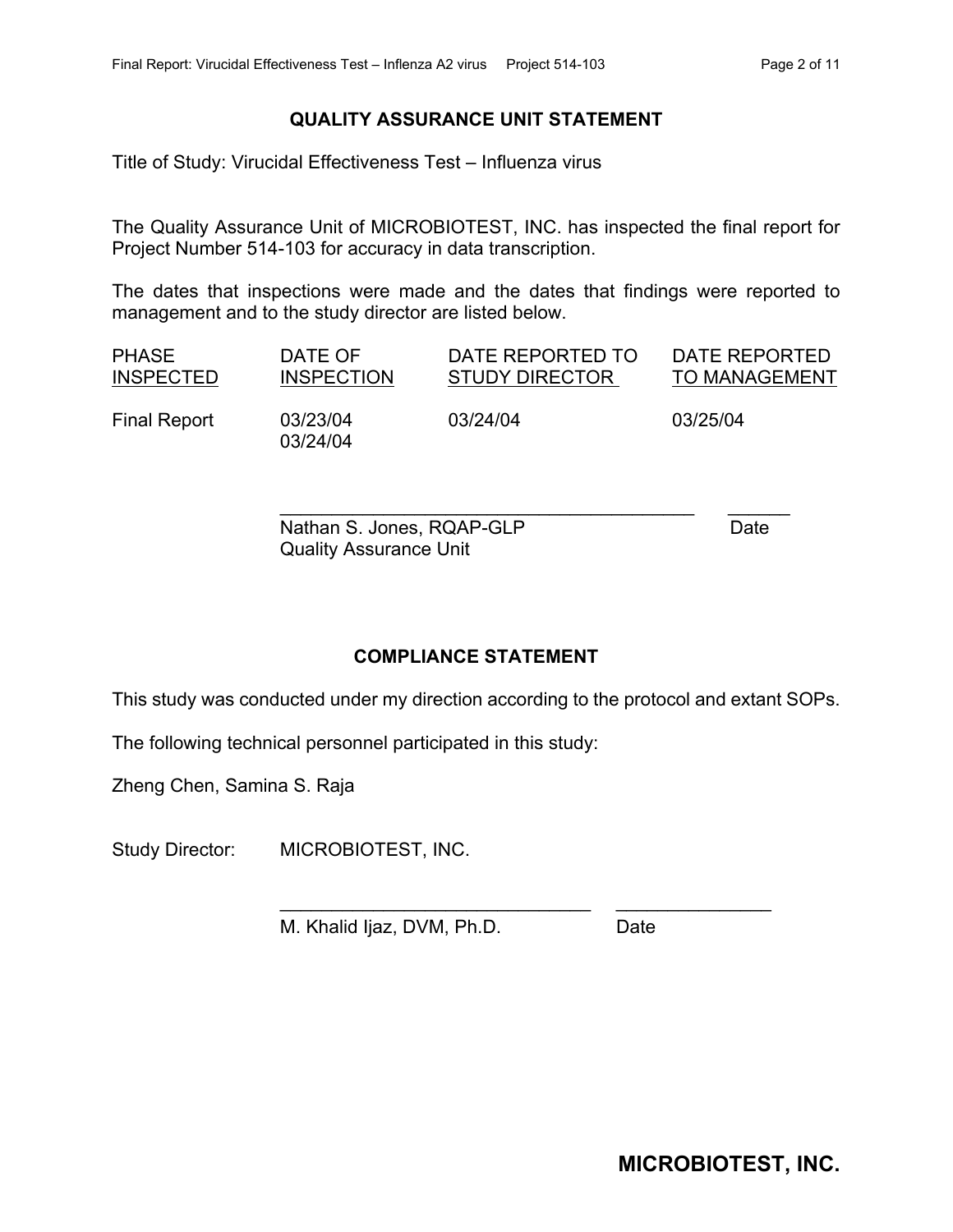# **TABLE OF CONTENTS**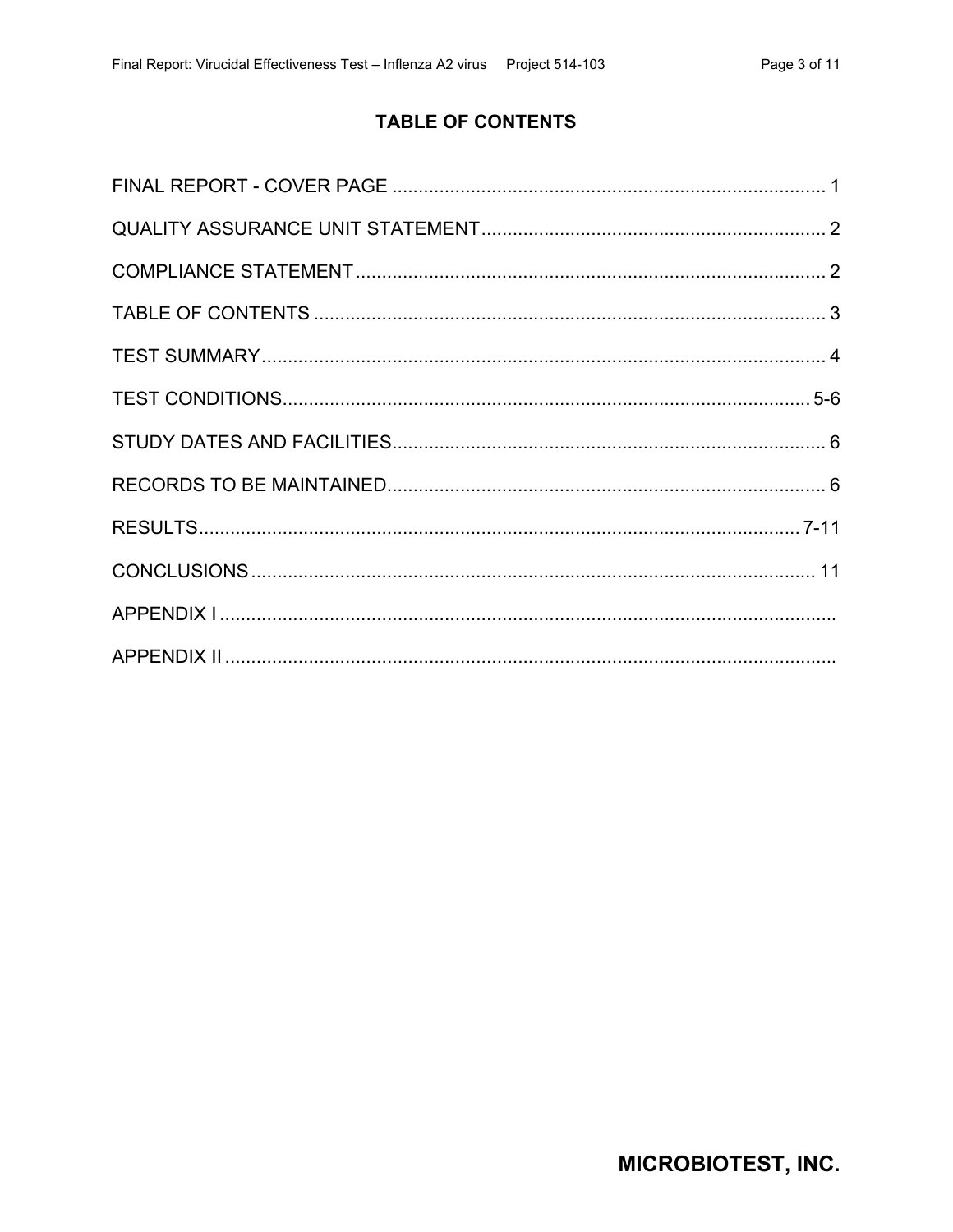#### **TEST SUMMARY**

- **TITLE:** Virucidal Effectiveness Test Influenza virus
- **STUDY DESIGN:** This study was performed according to the signed protocol and project sheets issued by the Study Director.

See Project Sheets (Appendix I) See signed protocol (Appendix II)

### **TEST MATERIALS SUPPLIED BY THE SPONSOR OF THE STUDY:**

- 1. Oreganol P73 Extra Strength Formula, received at MICROBIOTEST, INC. on 06/23/03 and assigned DS No. 6287.
- 2. Oregacyn, Lot No. 111102, received at MICROBIOTEST, INC. on 06/23/03 and assigned DS No. 6288.

**SPONSOR:** North American Herb and Spice 1646 Addington Drive Prescott, AZ 86301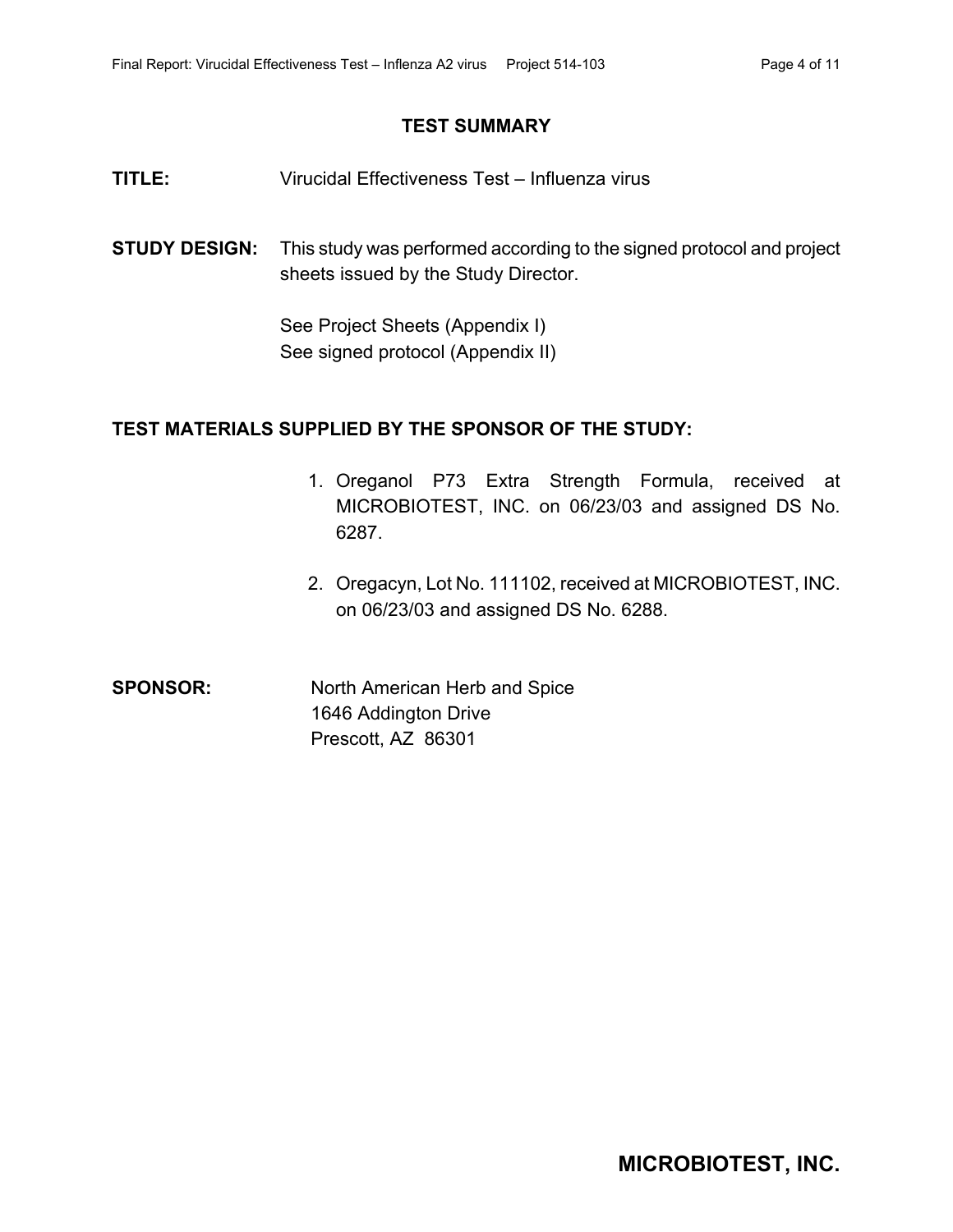### **TEST CONDITIONS**

Challenge virus:

Influenza virus A2 / Japan / 305 / 57 (H2N2), Charles River Laboratories

Host:

Embryonated chicken eggs, B&E Eggs

Active ingredient in test product:

 Wild Oregano Oil & Olive Oil Base (Oreganol P73 Extra Strength Formula) Wild Oregano, Wild Cumin, Wild Sage, Wild Cinnamon (Oregacyn)

Neutralizer:

N/A

Exposure time:

2, 5, 10, 15, and 20 minutes

Exposure temperature:

Ambient room temperature (20C)

Diluent:

Earle's Balanced Salt Solution (EBSS)

Dilution:

1% v/v (Oreganol P73 Extra Strength Formula) and 1% w/v (Oregacyn)

Organic load:

Viral stock contained at least 5% organic load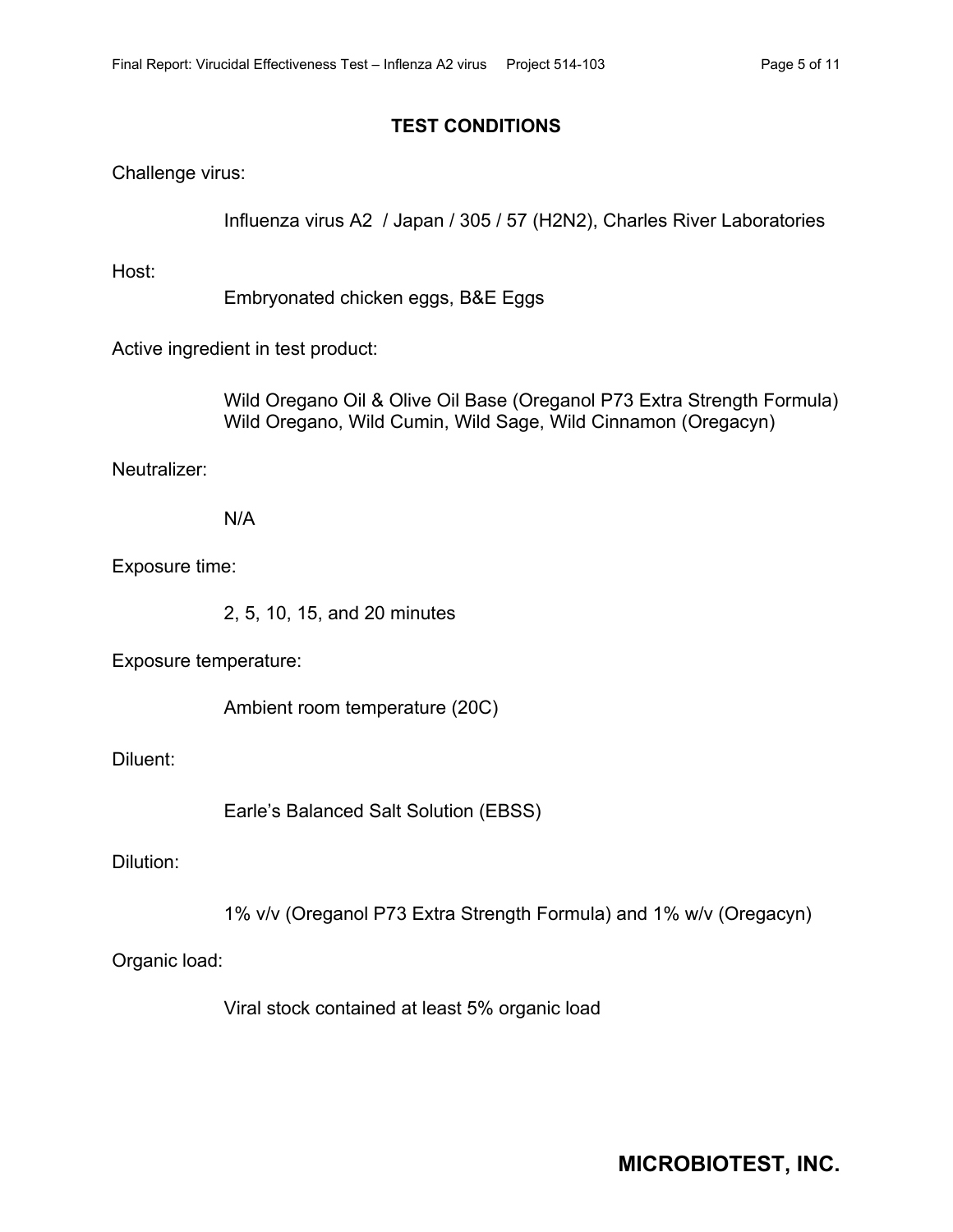## **TEST CONDITIONS (continued)**

Media and reagents:

Earle's Balanced Salt Solution (EBSS) Phosphate Buffered Saline (PBS) Chicken red blood cells

Test Agent Application:

For both test agents tested at the appropriate concentration: 0.5mL of viral inoculum was added to 4.5mL of diluted test agent and held for the specified contact times. At the completion of the 2, 5, 10, 15, and 20 minute contact times, the virus-test agent mixture was serially diluted tenfold in EBSS. 0.2mL of selected dilutions was inoculated into embryonated chicken eggs.

## **STUDY DATES AND FACILITIES**

The laboratory phase of this test was performed at MICROBIOTEST, INC., 105B Carpenter Drive, Sterling, VA 20164, from 02/19/04 to 03/09/04. The study director signed the protocol 01/14/04. The study completion date is the date the study director signed the final report.

All changes or revisions of the protocol were documented, signed by the study director, dated and maintained with the protocol.

## **RECORDS TO BE MAINTAINED**

All testing data, protocol, protocol modifications, test material records, the final report, and correspondence between MICROBIOTEST and the sponsor will be stored in the archives at MICROBIOTEST, INC., 105B Carpenter Drive, Sterling, VA 20164, or at a controlled facility off site.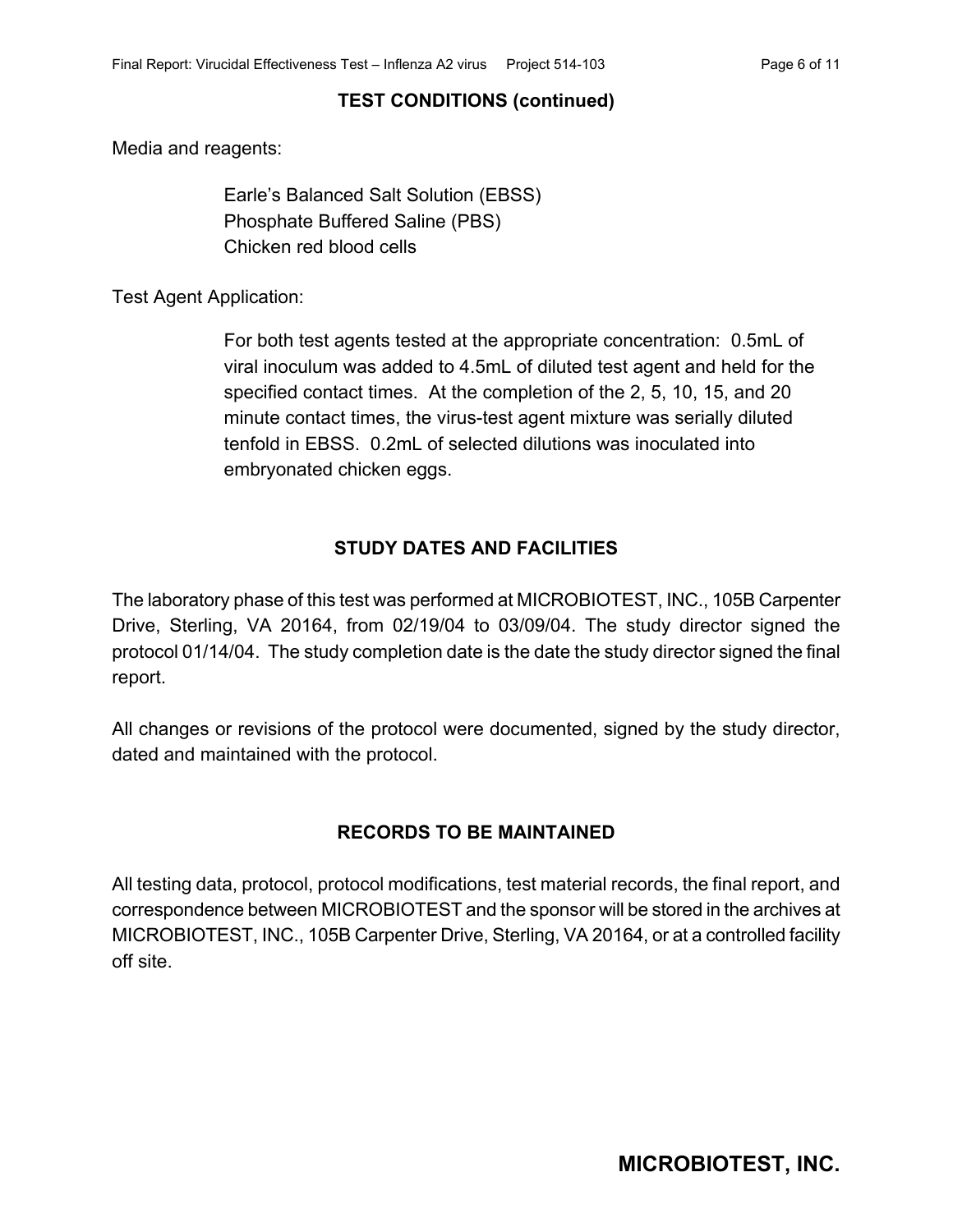#### **RESULTS**

Results are presented in Tables 1 - 10. A titration was performed to determine the titer of the viral stock. The 50% embryo lethal dose / embryo infectious dose per mL (ELD/EID<sub>50</sub>/mL) was determined from the virus stock, test, and relevant control data using the method of Reed and Muench, 1938. The negative control demonstrated host viability and media sterility. Virus was not recovered in the negative control. Log<sub>10</sub> reduction was calculated using the following equation:

Log<sub>10</sub> (Input Virus Control) – Log<sub>10</sub> (Test Results) = Log<sub>10</sub> Reduction

| Table 1 – Pre-Testing Data 2/19/04 |  |
|------------------------------------|--|
|                                    |  |

| Toxicity                                        |              |                                            |  |  |  |  |
|-------------------------------------------------|--------------|--------------------------------------------|--|--|--|--|
| Oreganol P73 Extra Strength Formula<br>Oregacyn |              |                                            |  |  |  |  |
| 2.5%                                            | 0.25%        | 0.25%<br>25%<br>2.5%                       |  |  |  |  |
| 2 replicates                                    | 2 replicates | 2 replicates<br>1 replicate<br>2 replicate |  |  |  |  |
| D D.<br>0 0<br>D D                              |              |                                            |  |  |  |  |

#### Table 2 – Pre-Testing Data 2/25/04

| <b>Toxicity</b>                                 |              |  |  |
|-------------------------------------------------|--------------|--|--|
| Oreganol P73 Extra Strength Formula<br>Oregacyn |              |  |  |
| 1%                                              | 1%           |  |  |
| 2 replicates                                    | 2 replicates |  |  |
| 0 O                                             |              |  |  |

Key: D = Dead embryo discarded following candling after one day of incubation 0 = No toxicity observed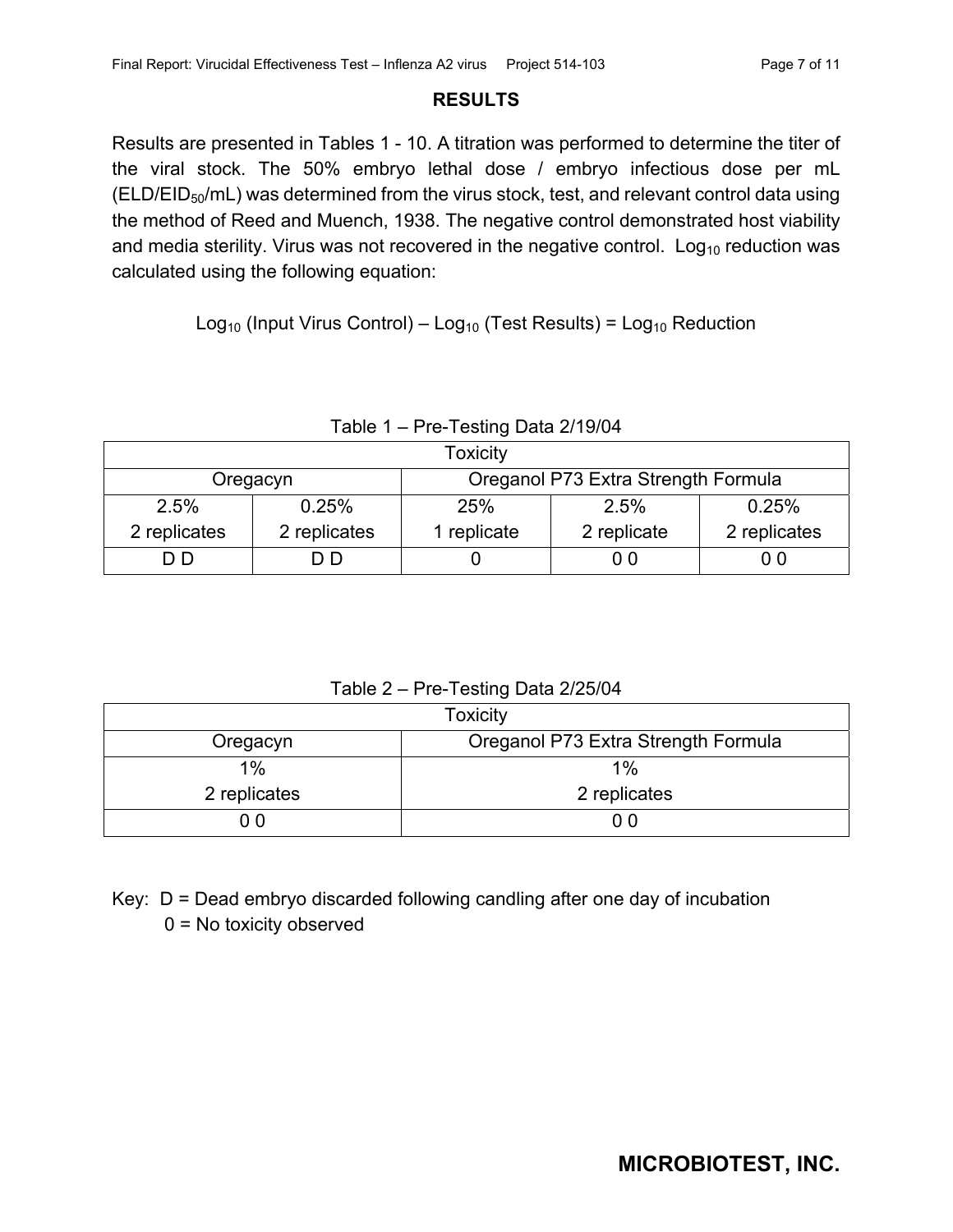Table 3 - Test Results

|                             | Influenza A2 virus titer (ELD/EID $_{50}$ )/mL |             |                     |             |             |  |
|-----------------------------|------------------------------------------------|-------------|---------------------|-------------|-------------|--|
|                             | Oreganol P73 Extra Strength Formula            |             |                     |             |             |  |
| <b>Dilution</b>             |                                                |             | <b>Contact Time</b> |             |             |  |
|                             | 2 minutes                                      | 5 minutes   | 10 minutes          | 15 minutes  | 20 minutes  |  |
| $10^{-2}$                   | $+ + + +$                                      | $+ + + +$   | $+ + + +$           | $+ + + +$   | $+ + + +$   |  |
| $10^{-3}$                   | $+ + + +$                                      | $+ + + +$   | $+ + + +$           | $- + + +$   | $+ + - +$   |  |
| $10^{-4}$                   | $+ - + +$                                      | $+ + + +$   | $+ + + +$           | $+ - + +$   | $+ + + -$   |  |
| $10^{-5}$                   | $+ + - +$                                      | $+ - + -$   | $+ + - -$           | $- + - -$   |             |  |
| $10^{-6}$                   | $+ - - +$                                      | $- + - -$   |                     |             |             |  |
| $10^{-7}$                   |                                                |             |                     |             |             |  |
| (ELD/EID <sub>50</sub> )/mL | $10^{5.56}$                                    | $10^{5.23}$ | $10^{5.00}$         | $10^{4.33}$ | $10^{4.17}$ |  |

Key: + = Influenza A2 virus detected; hemagglutination observed

- = Influenza A2 virus not detected; no hemagglutination observed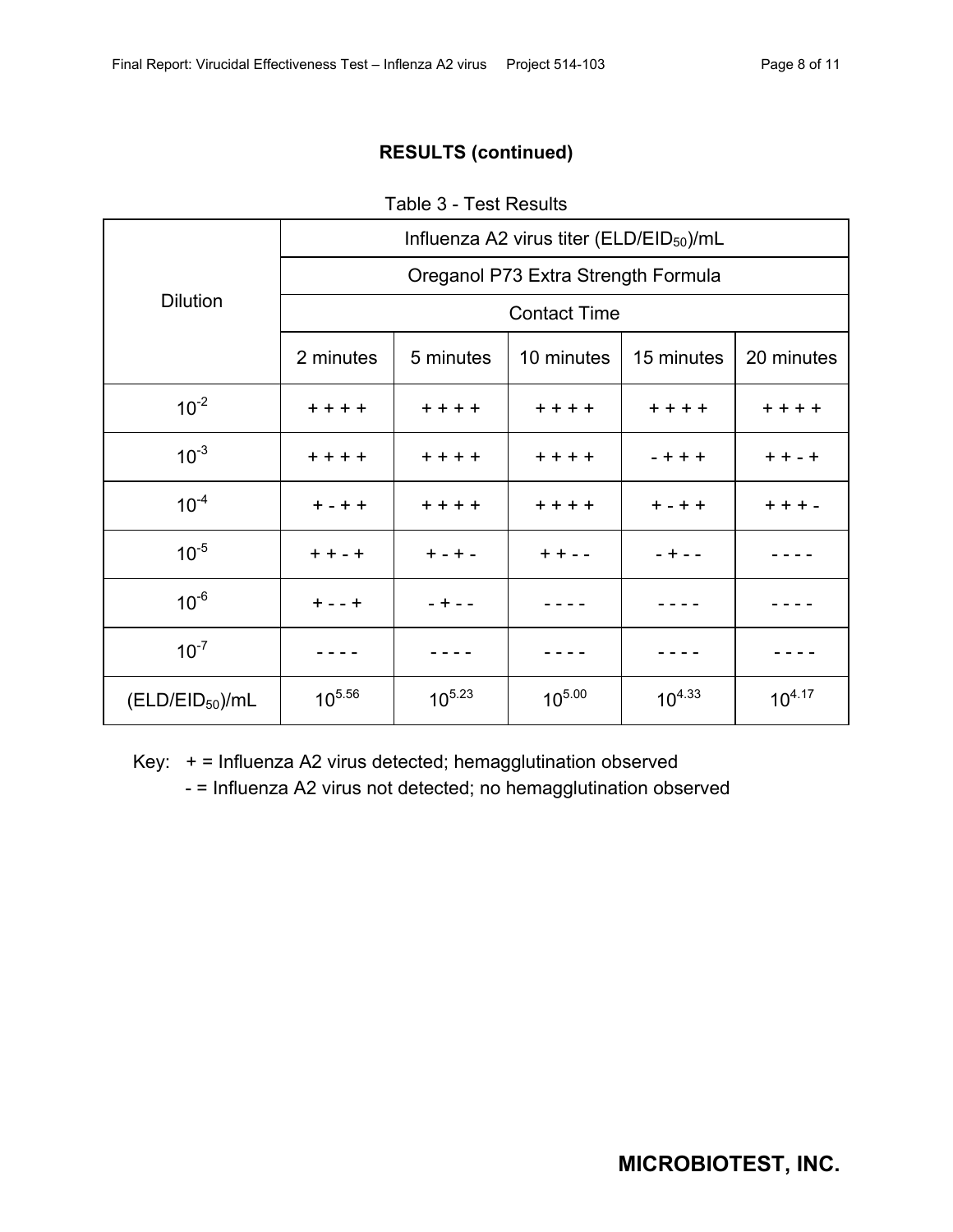|  | Table 4 - Test Results |
|--|------------------------|
|--|------------------------|

|                             | Influenza A2 virus titer ( $ELD/EID_{50}$ )/mL |             |                     |             |             |  |
|-----------------------------|------------------------------------------------|-------------|---------------------|-------------|-------------|--|
|                             | Oregacyn                                       |             |                     |             |             |  |
| <b>Dilution</b>             |                                                |             | <b>Contact Time</b> |             |             |  |
|                             | 2 minutes                                      | 5 minutes   | 10 minutes          | 15 minutes  | 20 minutes  |  |
| $10^{-2}$                   | $+ + + +$                                      | $+ + + +$   | $+ + + +$           | $+ + + +$   | $+ + + +$   |  |
| $10^{-3}$                   | $+ + + +$                                      | $++++$      | $+ + + +$           | $+ + + +$   | $+ + + +$   |  |
| $10^{-4}$                   | $+ + + +$                                      | $+ + + +$   | $+ + - +$           | $+ - + +$   | $- + - -$   |  |
| $10^{-5}$                   | $+ + + +$                                      | $+ - + +$   | $+ - - +$           | $+ - + -$   |             |  |
| $10^{-6}$                   | $+ - - +$                                      | $+ - + -$   | $+ - + -$           |             |             |  |
| $10^{-7}$                   |                                                |             |                     |             |             |  |
| (ELD/EID <sub>50</sub> )/mL | $10^{6.00}$                                    | $10^{5.77}$ | $10^{5.25}$         | $10^{4.77}$ | $10^{3.67}$ |  |

#### Table 5 - Toxicity Control

|                                 | <b>Toxicity Control</b> |          |  |
|---------------------------------|-------------------------|----------|--|
|                                 | Oreganol P73 Extra      | Oregacyn |  |
|                                 | Strength Formula        |          |  |
| $10^{-1}$                       | 0000                    | 0000     |  |
| 10 <sup>-4</sup>                | 0000                    | 0000     |  |
| 1 $\bigcap_{\alpha=1}^{\infty}$ | 0000                    | 0000     |  |

Key: + = Influenza A2 virus detected; hemagglutination observed

- = Influenza A2 virus not detected; no hemagglutination observed

0 = No toxicity observed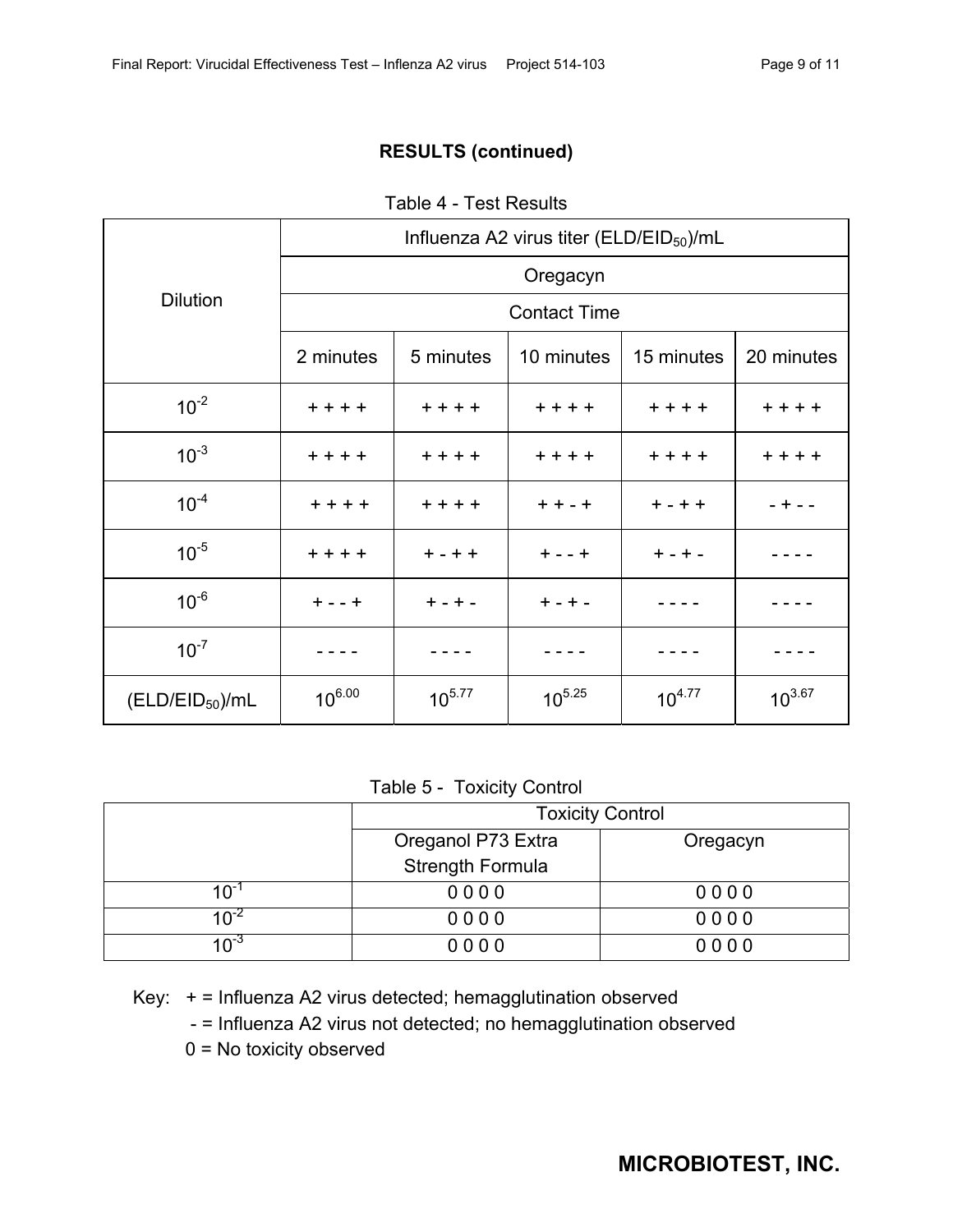#### Table 6 – Input Virus Control and Virus Stock Titer

|                             |                                                 | Influenza A2 virus titer (ELD/EID $_{50}$ )/mL |  |
|-----------------------------|-------------------------------------------------|------------------------------------------------|--|
| <b>Dilution</b>             | Input Virus Control<br>Contact Time: 20 minutes | <b>Virus Stock Titer</b>                       |  |
| $10^{-1}$                   | <b>PNS</b>                                      |                                                |  |
| $10^{-2}$                   | $+D++$                                          | <b>ND</b>                                      |  |
| $10^{-3}$                   | $+ + + +$                                       |                                                |  |
| $10^{-4}$                   | $+ + + +$                                       | $D + + +$                                      |  |
| $10^{-5}$                   | $+ + + +$                                       | $D + + +$                                      |  |
| $10^{-6}$                   | $+ + + +$                                       | $+ + + +$                                      |  |
| $10^{-7}$                   | $+ - - +$                                       | $+ + + +$                                      |  |
| $10^{-2}$                   | <b>ND</b>                                       | $+ - - +$                                      |  |
| (ELD/EID <sub>50</sub> )/mL | $≥10^{7.00}$                                    | $≥10^{8.00}$                                   |  |

#### Table 7 – Negative Control 2/19/04, 2/25/04, 2/26/04

- - - -

#### Table 8 – Uninoculated Control 2/19/04, 2/25/04, 2/26/04

 $- - - -$ 

- Key: + = Influenza A2 virus detected; hemagglutination observed
	- = Influenza A2 virus not detected; no hemagglutination observed
	- D = Dead embryo discarded following candling after one day of incubation
	- ND = not determined
	- PNS = post neutralized sample